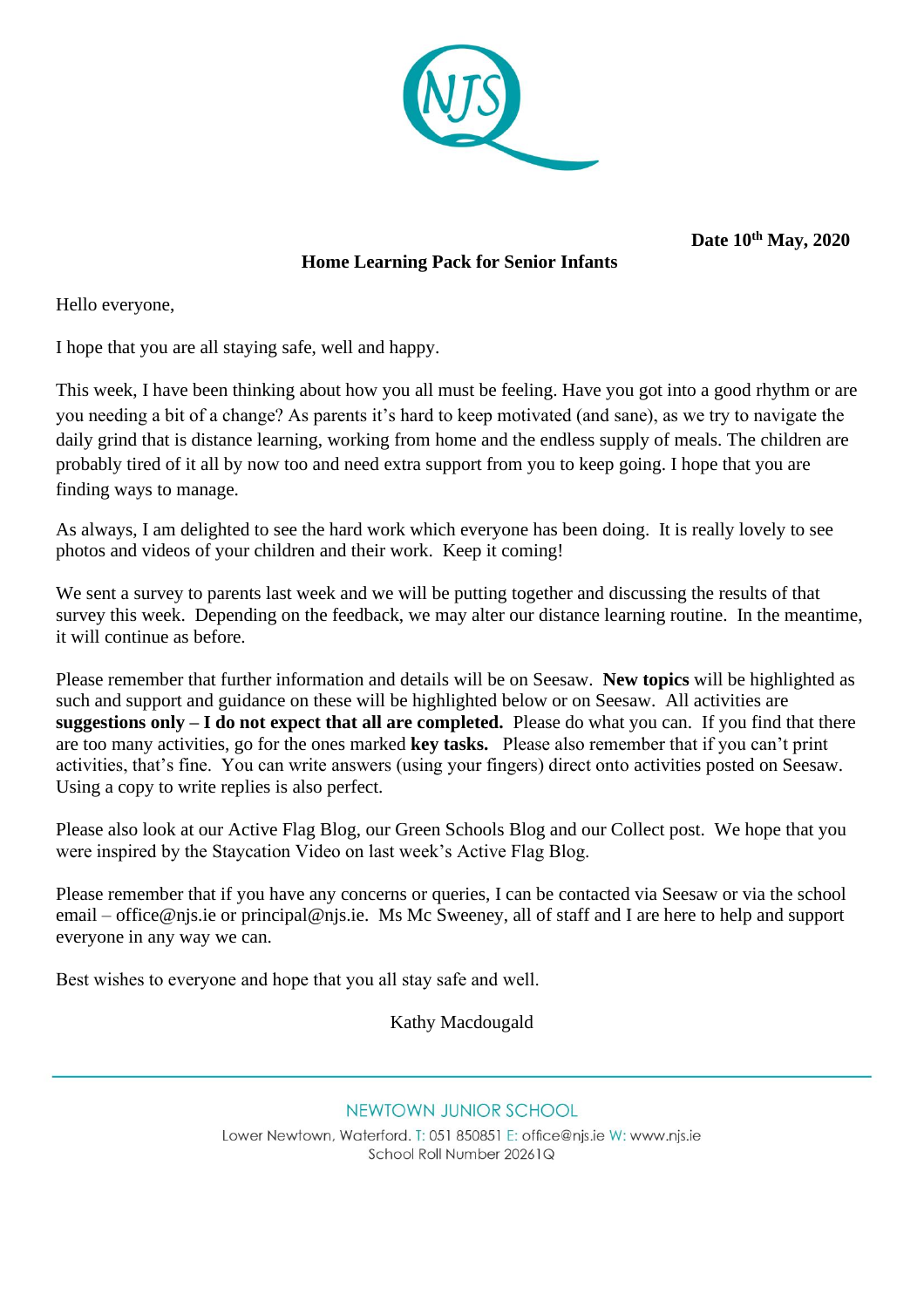# **Outline of Activities for Week beginning 11th May**

This week we will still be working at THE RESTAURANT

# **KEY TASKS WILL BE MARKED IN RED**

| Oral     | <b>Key Task:</b> Vocabulary Expansion through Socio-dramatic play (roleplay)                                                                                                                                                                                                                                                                |  |  |  |  |  |  |
|----------|---------------------------------------------------------------------------------------------------------------------------------------------------------------------------------------------------------------------------------------------------------------------------------------------------------------------------------------------|--|--|--|--|--|--|
| Language | Hopefully, you all have a little restaurant set up in the kitchen or try help to serve food at<br>mealtimes!                                                                                                                                                                                                                                |  |  |  |  |  |  |
|          | Topic specific language as for last week, but with more of an emphasis on 'wow' words<br>such as:                                                                                                                                                                                                                                           |  |  |  |  |  |  |
|          | napkin, cutlery, crockery, serve, customer, flavour, condiments, appetisers, ravenous,<br>gobbling, nibbling, crunching, tucking in, special occasion, delicious, tasty, scrumptious,<br>creamy, delicious, scrumptious, mouth-watering, ravenous, peckish, disgusting, tasteless,<br>unappetising, unpleasant, unsatisfying, disagreeable. |  |  |  |  |  |  |
|          | I will link two Oral Language lessons on Seesaw. Apologies if last week's link did not<br>work. This is what you need to do to access the Folens Starlight Oral Language lessons.                                                                                                                                                           |  |  |  |  |  |  |
|          | Click on the link in one of the Oral Language lessons in Seesaw.                                                                                                                                                                                                                                                                            |  |  |  |  |  |  |
|          | If this is your first time using folensonline, click on the link in Seesaw.                                                                                                                                                                                                                                                                 |  |  |  |  |  |  |
|          | Register as a teacher.                                                                                                                                                                                                                                                                                                                      |  |  |  |  |  |  |
|          | Enter Prim20 for roll number.                                                                                                                                                                                                                                                                                                               |  |  |  |  |  |  |
|          | They will say to use the activation code sent to your email, but you do not need it.                                                                                                                                                                                                                                                        |  |  |  |  |  |  |
|          | Simply sign in with your email and password and it will bring you straight to the lesson.                                                                                                                                                                                                                                                   |  |  |  |  |  |  |
|          | Lesson 1: Eating out (Poster 14)                                                                                                                                                                                                                                                                                                            |  |  |  |  |  |  |
|          | • Explore the digital poster (Eating Out) I will put question<br>prompts on Seesaw.                                                                                                                                                                                                                                                         |  |  |  |  |  |  |
|          | Song: Apples and Bananas<br>Poem: The Meal (Link on Seesaw)                                                                                                                                                                                                                                                                                 |  |  |  |  |  |  |
|          |                                                                                                                                                                                                                                                                                                                                             |  |  |  |  |  |  |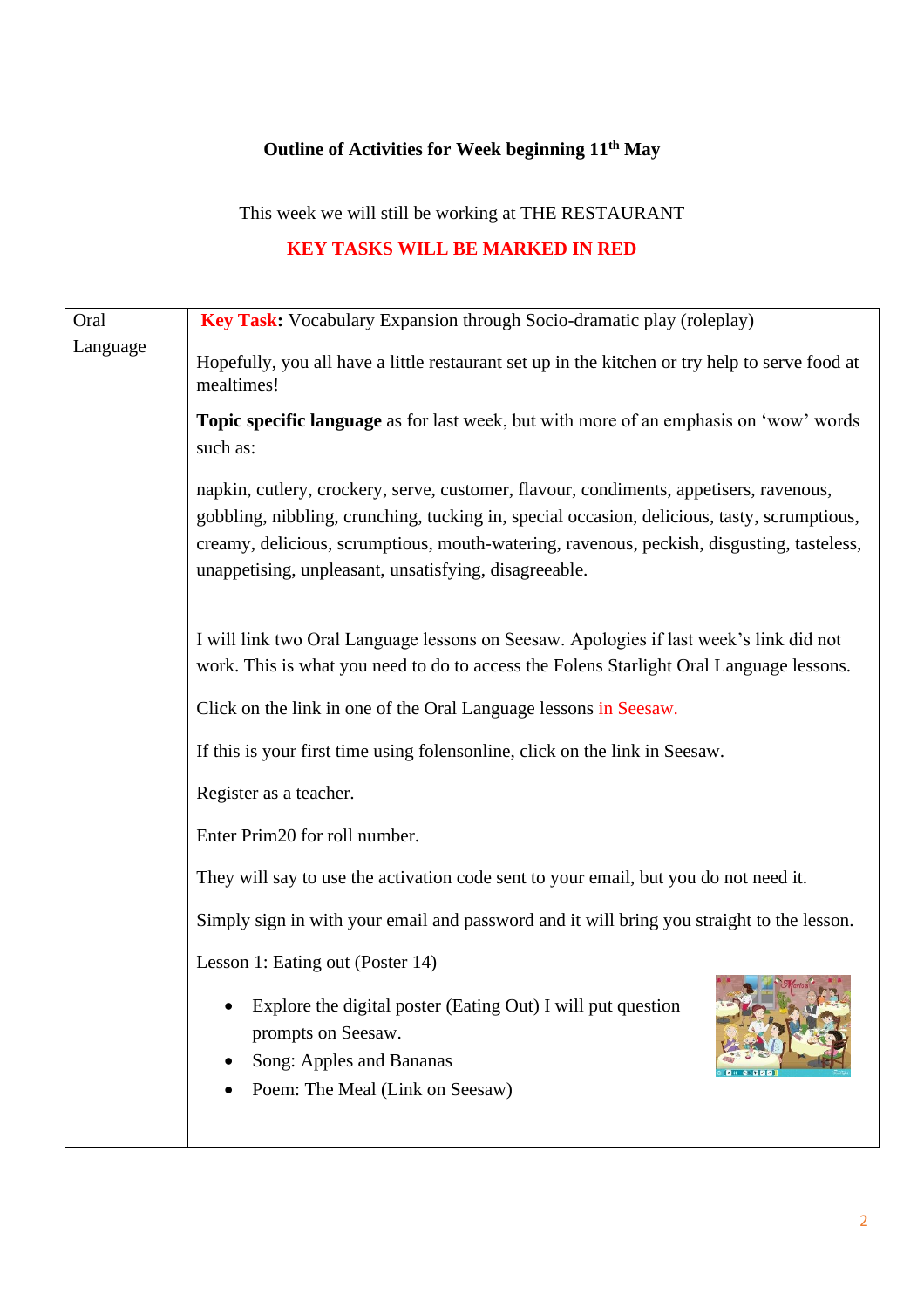|                | Lesson 2: Healthy Foods (Poster 13)                                                                                                                                                                                                                               | question prompts on Seesaw.<br>Song: One Potato, Two Potato |                                             | Explore the digital poster (The Food Pyramid) I will put<br>Story: Gregory the Terrible Eater: (Story on Seesaw)<br>Song: The Healthy Eating Song (Link on Seesaw)<br>Poem: My Sister's Eating Porridge (Link on Seesaw) |        |       |  |
|----------------|-------------------------------------------------------------------------------------------------------------------------------------------------------------------------------------------------------------------------------------------------------------------|-------------------------------------------------------------|---------------------------------------------|--------------------------------------------------------------------------------------------------------------------------------------------------------------------------------------------------------------------------|--------|-------|--|
|                | I will also add other oral language activities based on these lessons to Seesaw.                                                                                                                                                                                  |                                                             |                                             |                                                                                                                                                                                                                          |        |       |  |
| Phonological   |                                                                                                                                                                                                                                                                   |                                                             |                                             | Alliteration and rhyming games from https://new.phonicsplay.co.uk/                                                                                                                                                       |        |       |  |
| Awareness      | Username: march20                                                                                                                                                                                                                                                 |                                                             | Password: home                              |                                                                                                                                                                                                                          |        |       |  |
|                |                                                                                                                                                                                                                                                                   |                                                             |                                             |                                                                                                                                                                                                                          |        |       |  |
|                | <b>Exploring Rhyme:</b>                                                                                                                                                                                                                                           |                                                             |                                             |                                                                                                                                                                                                                          |        |       |  |
|                |                                                                                                                                                                                                                                                                   |                                                             |                                             | https://new.phonicsplay.co.uk/resources/phase/1/cake-bake                                                                                                                                                                |        |       |  |
|                |                                                                                                                                                                                                                                                                   |                                                             | Exploring alliteration (Same initial sound) |                                                                                                                                                                                                                          |        |       |  |
|                |                                                                                                                                                                                                                                                                   |                                                             |                                             |                                                                                                                                                                                                                          |        |       |  |
|                | https://new.phonicsplay.co.uk/resources/phase/1/super-smoothie                                                                                                                                                                                                    |                                                             |                                             |                                                                                                                                                                                                                          |        |       |  |
| <b>Phonics</b> | <b>Key Task: New sound <ue></ue></b>                                                                                                                                                                                                                              |                                                             |                                             |                                                                                                                                                                                                                          |        |       |  |
|                | Jolly Phonics action: The children point to people around them and say, 'ue', 'ue, 'ue'.                                                                                                                                                                          |                                                             |                                             |                                                                                                                                                                                                                          |        |       |  |
|                |                                                                                                                                                                                                                                                                   |                                                             |                                             |                                                                                                                                                                                                                          |        |       |  |
|                | The digraph <ue> has two sounds. Sometimes it is pronounced as a long /oo/ sound as in<br/>blue, glue, clue. The digraph <math>\langle ue \rangle</math> also has a long /yoo/ sound as in rescue and fuel. The</ue>                                              |                                                             |                                             |                                                                                                                                                                                                                          |        |       |  |
|                | children may need to be reminded to 'flip the sound' if it doesn't sound right.                                                                                                                                                                                   |                                                             |                                             |                                                                                                                                                                                                                          |        |       |  |
|                | Read the following words or cut out as flash cards.                                                                                                                                                                                                               |                                                             |                                             |                                                                                                                                                                                                                          |        |       |  |
|                |                                                                                                                                                                                                                                                                   |                                                             |                                             |                                                                                                                                                                                                                          |        |       |  |
|                | blue                                                                                                                                                                                                                                                              | glue                                                        | clue                                        | cue                                                                                                                                                                                                                      | duel   | true  |  |
|                | fuel                                                                                                                                                                                                                                                              | value                                                       | rescue                                      | statue                                                                                                                                                                                                                   | tissue | argue |  |
|                | You can use these words as a dictation list for writing in their copies.<br>(In the future we will look at the alternatives for $\langle ue \rangle$ : $\langle oo \rangle$ in shoot and $\langle ew \rangle$ in chew,<br>by reading words with these spellings.) |                                                             |                                             |                                                                                                                                                                                                                          |        |       |  |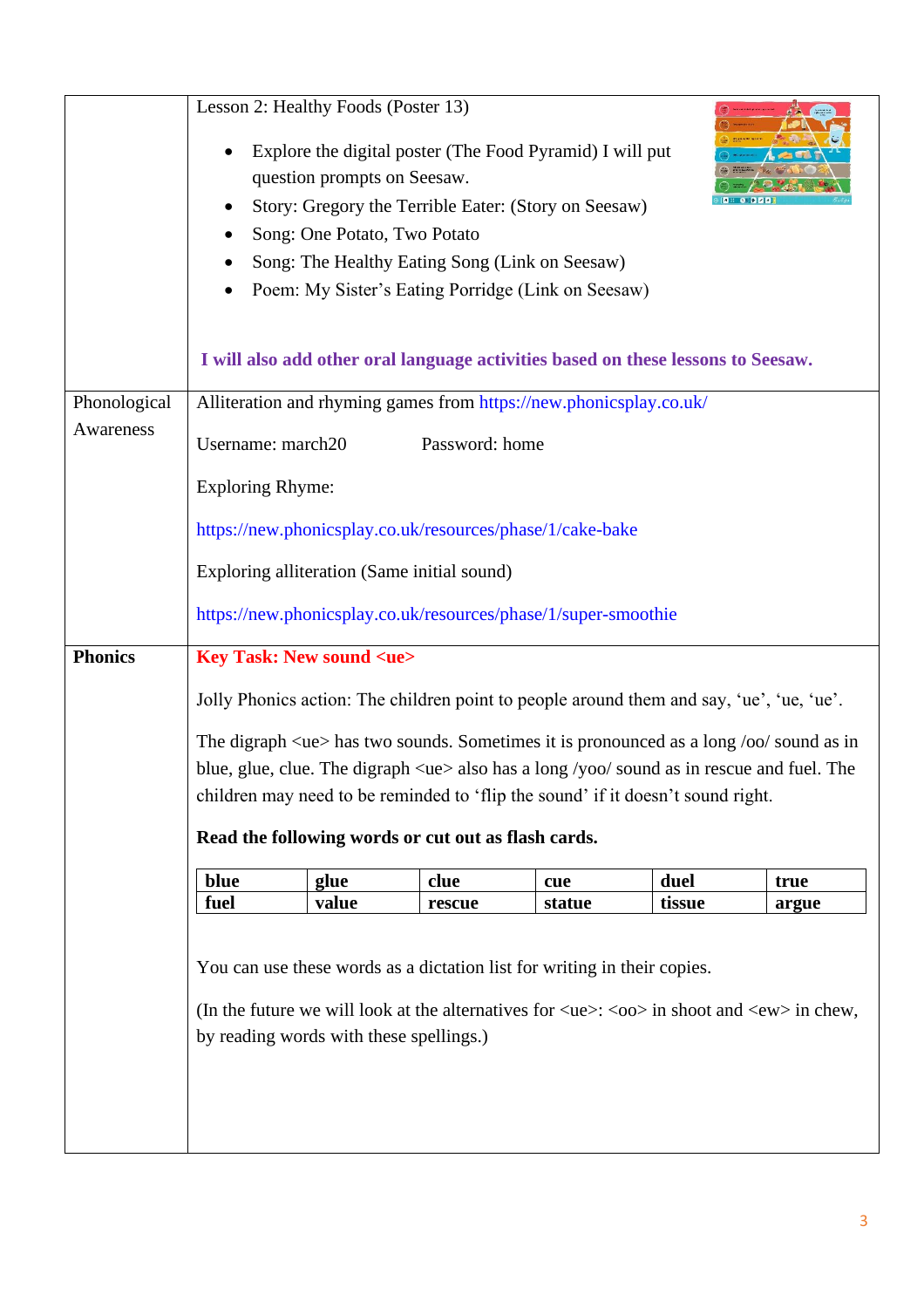#### **Key Task: Alternatives: Magic e words.**

The children have been introduced to magic e words when we did the vowel digraphs ai, ee, ie, oa and ue but we haven't had formal lessons on split digraphs (magic e words) such as  $\langle a_e \rangle$ ,  $\langle i_e \rangle$ , etc.

This is what the children need to know:

- $\langle ai \rangle$ ,  $\langle ee \rangle$ ,  $\langle ie \rangle$ ,  $\langle oa \rangle$  and  $\langle ue \rangle$  are long vowel sounds.
- When two vowels go walking, the first one does the talking (Link to video on Seesaw). This saying explains both the vowel digraphs like  $\langle ie \rangle$  in tie AND the split digraphs like i\_e in bike
- There are other ways to write these long vowel sounds:

I say that with magic e words, the e uses its magic to make the vowel say its name. Then, because it has used up its magic, we can't hear it. (It is silent, so we don't make the 'e' sound).

#### **Look at the following:**

Read the following words or cut out as flashcards

| Smoke       | use                                       | game                                 | eve   | mule                                                                     | hive | these |
|-------------|-------------------------------------------|--------------------------------------|-------|--------------------------------------------------------------------------|------|-------|
| Joke        | shave                                     | side                                 | bone  | cake                                                                     | Pete | smile |
| <b>Nose</b> | cube                                      | kite                                 | skate | rope                                                                     | hope | pipe  |
|             |                                           |                                      |       | You can use these words as a dictation list for writing in their copies. |      |       |
|             | • Just Phonics: Page $74 \text{ ue},$     |                                      |       |                                                                          |      |       |
|             |                                           | Catch up page $70 \text{ }, \text{}$ |       |                                                                          |      |       |
|             | • My Sounds Booklet: Page $50$ <ue>,</ue> |                                      |       |                                                                          |      |       |
|             |                                           |                                      |       | Catch up Pages $44 \lt ch$ , $45 \lt sh$ , $46 \lt th$                   |      |       |
| $\bullet$   | Jolly Phonics Page 19 (magic e)           |                                      |       |                                                                          |      |       |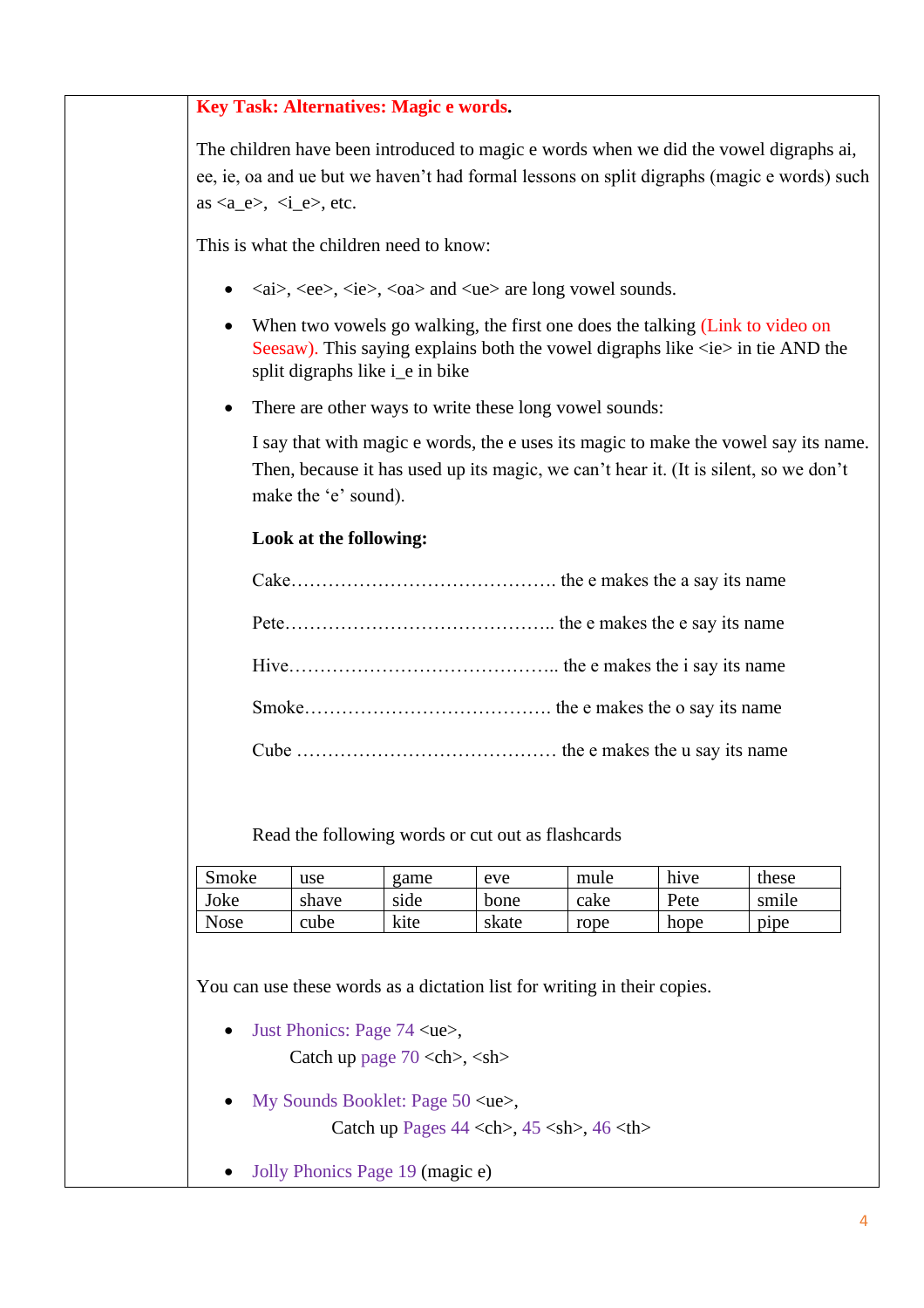|             | <b>Seesaw: activities such as the</b><br><b>Split Digraphs Table</b><br>following will be posted on Seesaw                                                                                                                                                                                                                                                                                                                    |
|-------------|-------------------------------------------------------------------------------------------------------------------------------------------------------------------------------------------------------------------------------------------------------------------------------------------------------------------------------------------------------------------------------------------------------------------------------|
| Reading     | As there is a lot of content in the phonics lessons this week the reading activities will be<br>phoneme spotter stories for the magic e words. There are five in total. These can be quite<br>difficult so for some children, simply looking for and highlighting the magic e words in<br>each one is enough.<br>Please do not ask your child to read every one if it is causing any stress. Spotting the<br>words is enough. |
|             | <b>Key Task: Find the magic e words</b>                                                                                                                                                                                                                                                                                                                                                                                       |
|             | I will post activities such as the following on Seesaw and I would love if you<br>could post a voice recording or video clip of your child reading a paragraph.                                                                                                                                                                                                                                                               |
|             | Pete Smith,<br>Flete Street,<br>Tagest Costs<br>Lea.<br>PR2 4EE                                                                                                                                                                                                                                                                                                                                                               |
|             | Key Task: New tricky words: down, only and old<br><b>Jolly Phonics Page 28</b>                                                                                                                                                                                                                                                                                                                                                |
|             | Please continue to play tricky word games if your child is struggling to remember<br>them. I received a lovely video where a parent had written the words on the patio<br>and their child was jumping from one to another reading the words. I will recreate<br>a video of this and put it on Seesaw                                                                                                                          |
|             | There are links on Seesaw to lovely Stories read aloud for the children to enjoy.                                                                                                                                                                                                                                                                                                                                             |
| Handwriting | Jolly Phonics Page 27 Capital letters and Lower Case<br>Nelson Handwriting Pages 2 (ch), 3 (sh), 4 (th)                                                                                                                                                                                                                                                                                                                       |
| Writing     | <b>Key Task:</b>                                                                                                                                                                                                                                                                                                                                                                                                              |
|             | Jolly Phonics Pupil Book: Page 27<br>Dictation: call out the following words for children to write in a list.<br>Log, jam, bat, loft, hunt, shut, chest, tooth, tree, oilcan                                                                                                                                                                                                                                                  |
|             |                                                                                                                                                                                                                                                                                                                                                                                                                               |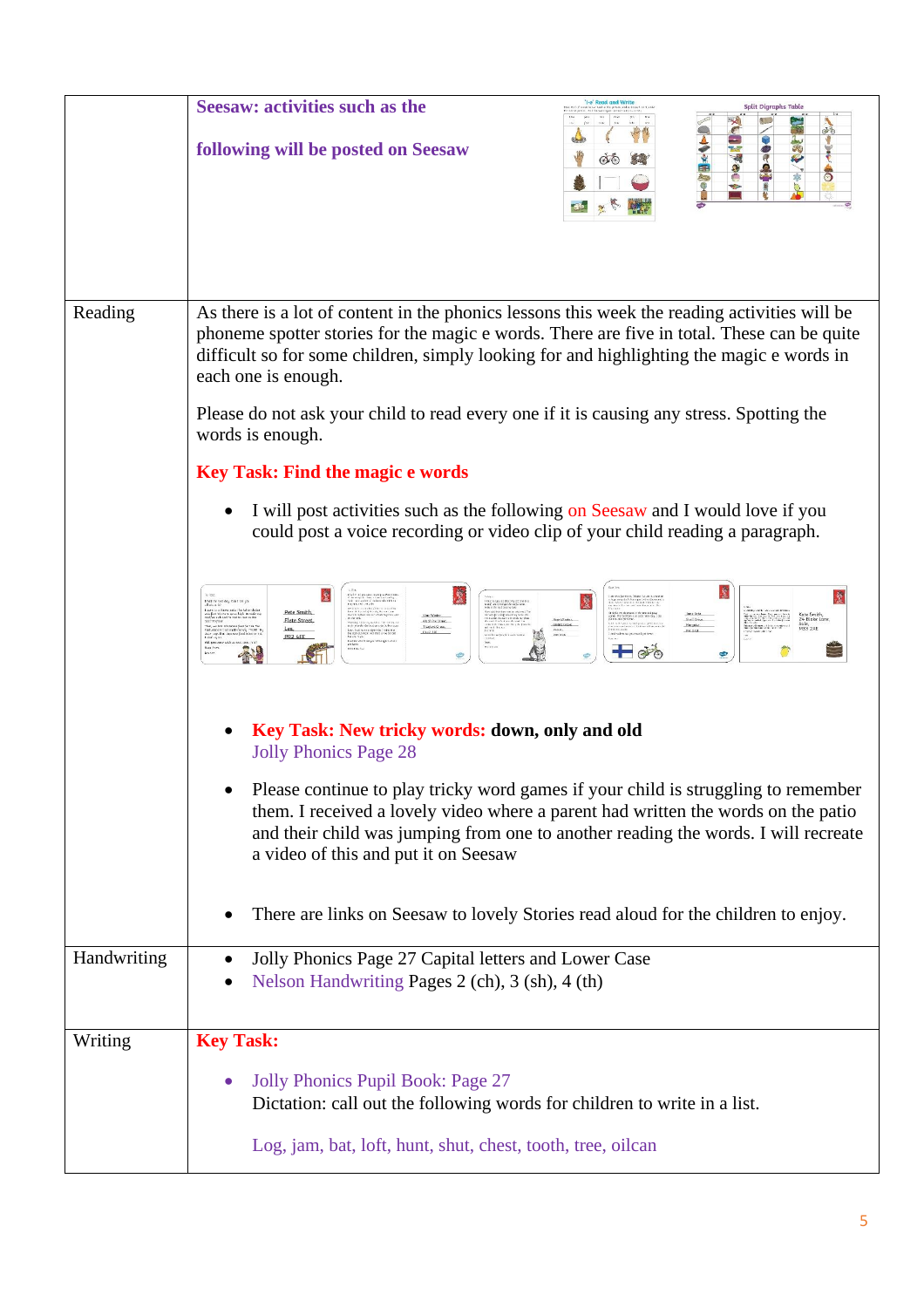|       | Key Task: Jolly Phonics Pupil Book Page 29 'The Ducks'                                                                                                                                                                                                                                                                                                                                                                                                                                                                                                                                                                                                                                                                                                                                                                                                                                                                                                                                                                                                                                                                                                                                                                                                                                                                                                                                                                                                                                                                                                                                                                                                                                                                                                                                                                                                                                                                                                                                                                                                                                                                                                                                                                                                                                                                                                                                                                                                                                                                                                                                                                                                                                                                                                                  |  |  |  |  |
|-------|-------------------------------------------------------------------------------------------------------------------------------------------------------------------------------------------------------------------------------------------------------------------------------------------------------------------------------------------------------------------------------------------------------------------------------------------------------------------------------------------------------------------------------------------------------------------------------------------------------------------------------------------------------------------------------------------------------------------------------------------------------------------------------------------------------------------------------------------------------------------------------------------------------------------------------------------------------------------------------------------------------------------------------------------------------------------------------------------------------------------------------------------------------------------------------------------------------------------------------------------------------------------------------------------------------------------------------------------------------------------------------------------------------------------------------------------------------------------------------------------------------------------------------------------------------------------------------------------------------------------------------------------------------------------------------------------------------------------------------------------------------------------------------------------------------------------------------------------------------------------------------------------------------------------------------------------------------------------------------------------------------------------------------------------------------------------------------------------------------------------------------------------------------------------------------------------------------------------------------------------------------------------------------------------------------------------------------------------------------------------------------------------------------------------------------------------------------------------------------------------------------------------------------------------------------------------------------------------------------------------------------------------------------------------------------------------------------------------------------------------------------------------------|--|--|--|--|
|       | In school I would normally write a few key words on the board. These are words I<br>know the children would struggle with. For this story, I would write fisherman,<br>swimming, quacking. Write these words on a piece of paper for children to use as<br>a prompt. I would also highlight that duck is a 'ck' word.<br>The children can generate their own sentences about the picture. Please send a<br>photo of this work to Seesaw so I can give feedback.                                                                                                                                                                                                                                                                                                                                                                                                                                                                                                                                                                                                                                                                                                                                                                                                                                                                                                                                                                                                                                                                                                                                                                                                                                                                                                                                                                                                                                                                                                                                                                                                                                                                                                                                                                                                                                                                                                                                                                                                                                                                                                                                                                                                                                                                                                         |  |  |  |  |
|       | Writing in copy: Encourage children to write some news in their writing copy<br>from time to time. Remind them to use capital letters at the beginning of a<br>sentence, full stops at the end and spaces. Focus on correct letter formation.                                                                                                                                                                                                                                                                                                                                                                                                                                                                                                                                                                                                                                                                                                                                                                                                                                                                                                                                                                                                                                                                                                                                                                                                                                                                                                                                                                                                                                                                                                                                                                                                                                                                                                                                                                                                                                                                                                                                                                                                                                                                                                                                                                                                                                                                                                                                                                                                                                                                                                                           |  |  |  |  |
| Maths | <b>Key Task:</b>                                                                                                                                                                                                                                                                                                                                                                                                                                                                                                                                                                                                                                                                                                                                                                                                                                                                                                                                                                                                                                                                                                                                                                                                                                                                                                                                                                                                                                                                                                                                                                                                                                                                                                                                                                                                                                                                                                                                                                                                                                                                                                                                                                                                                                                                                                                                                                                                                                                                                                                                                                                                                                                                                                                                                        |  |  |  |  |
|       | Busy at Maths: Page 91, 92, 94, 96 combining and partitioning (adding totals up to<br>10)                                                                                                                                                                                                                                                                                                                                                                                                                                                                                                                                                                                                                                                                                                                                                                                                                                                                                                                                                                                                                                                                                                                                                                                                                                                                                                                                                                                                                                                                                                                                                                                                                                                                                                                                                                                                                                                                                                                                                                                                                                                                                                                                                                                                                                                                                                                                                                                                                                                                                                                                                                                                                                                                               |  |  |  |  |
|       | These pages are in their maths book. You can also do the corresponding activities in their<br>small home school maths book (homework book).                                                                                                                                                                                                                                                                                                                                                                                                                                                                                                                                                                                                                                                                                                                                                                                                                                                                                                                                                                                                                                                                                                                                                                                                                                                                                                                                                                                                                                                                                                                                                                                                                                                                                                                                                                                                                                                                                                                                                                                                                                                                                                                                                                                                                                                                                                                                                                                                                                                                                                                                                                                                                             |  |  |  |  |
|       | Instructions for accessing Busy at Maths online tutorials, games and interactives:                                                                                                                                                                                                                                                                                                                                                                                                                                                                                                                                                                                                                                                                                                                                                                                                                                                                                                                                                                                                                                                                                                                                                                                                                                                                                                                                                                                                                                                                                                                                                                                                                                                                                                                                                                                                                                                                                                                                                                                                                                                                                                                                                                                                                                                                                                                                                                                                                                                                                                                                                                                                                                                                                      |  |  |  |  |
|       | Log on to http://my.cjfallon.ie, click 'Student Resources', then click Primary, Senior<br>Infants, Maths, Busy at Maths, Busy at Maths Senior Infants, Online book and Interactive.                                                                                                                                                                                                                                                                                                                                                                                                                                                                                                                                                                                                                                                                                                                                                                                                                                                                                                                                                                                                                                                                                                                                                                                                                                                                                                                                                                                                                                                                                                                                                                                                                                                                                                                                                                                                                                                                                                                                                                                                                                                                                                                                                                                                                                                                                                                                                                                                                                                                                                                                                                                     |  |  |  |  |
|       | Click weblink activities 91, 92, 94, 96. Complete corresponding pages in Busy at Maths<br>book.                                                                                                                                                                                                                                                                                                                                                                                                                                                                                                                                                                                                                                                                                                                                                                                                                                                                                                                                                                                                                                                                                                                                                                                                                                                                                                                                                                                                                                                                                                                                                                                                                                                                                                                                                                                                                                                                                                                                                                                                                                                                                                                                                                                                                                                                                                                                                                                                                                                                                                                                                                                                                                                                         |  |  |  |  |
|       | There are some links to Top Marks games on Seesaw focusing on Number words<br>and bigger numbers (10-20)<br><b>Reasoning Activities on Seesaw</b>                                                                                                                                                                                                                                                                                                                                                                                                                                                                                                                                                                                                                                                                                                                                                                                                                                                                                                                                                                                                                                                                                                                                                                                                                                                                                                                                                                                                                                                                                                                                                                                                                                                                                                                                                                                                                                                                                                                                                                                                                                                                                                                                                                                                                                                                                                                                                                                                                                                                                                                                                                                                                       |  |  |  |  |
|       | This week we will work on non-verbal skills. The children will need guidance and help<br>reading instructions to complete these tasks. They are beneficial for developing problem<br>solving skills.                                                                                                                                                                                                                                                                                                                                                                                                                                                                                                                                                                                                                                                                                                                                                                                                                                                                                                                                                                                                                                                                                                                                                                                                                                                                                                                                                                                                                                                                                                                                                                                                                                                                                                                                                                                                                                                                                                                                                                                                                                                                                                                                                                                                                                                                                                                                                                                                                                                                                                                                                                    |  |  |  |  |
|       | Subject: Year 1 Reasoning<br>Unit: Non verbal<br>Put a circle around the correct answer (a, b or c)<br>Complete the following<br>$\mathbf{u}$ $\blacksquare$ is to $\blacksquare$ as $\blacktriangle$ is to $\bigtriangleup$ $\bigtriangleup$ $\bigtriangleup$ $\bigtriangleup$<br>$\begin{picture}(150,10) \put(0,0){\line(1,0){10}} \put(15,0){\line(1,0){10}} \put(15,0){\line(1,0){10}} \put(15,0){\line(1,0){10}} \put(15,0){\line(1,0){10}} \put(15,0){\line(1,0){10}} \put(15,0){\line(1,0){10}} \put(15,0){\line(1,0){10}} \put(15,0){\line(1,0){10}} \put(15,0){\line(1,0){10}} \put(15,0){\line(1,0){10}} \put(15,0){\line($<br>(These activities may be too)<br>$\sum_{\alpha}$ T is to $\perp$ as $M$ is to $\bigvee$ $\leq$ $\geq$<br>$2) \leftarrow \text{str} \rightarrow \text{str} \rightarrow \text{str} \rightarrow \text{str} \rightarrow \text{str} \rightarrow \text{str} \rightarrow \text{str} \rightarrow \text{str} \rightarrow \text{str} \rightarrow \text{str} \rightarrow \text{str} \rightarrow \text{str} \rightarrow \text{str} \rightarrow \text{str} \rightarrow \text{str} \rightarrow \text{str} \rightarrow \text{str} \rightarrow \text{str} \rightarrow \text{str} \rightarrow \text{str} \rightarrow \text{str} \rightarrow \text{str} \rightarrow \text{str} \rightarrow \text{str} \rightarrow \text{str} \rightarrow \text{str} \rightarrow \text{str} \rightarrow \text{str} \rightarrow \text{str} \rightarrow \text{str} \rightarrow \text{str}$<br>challenging for the children to get their<br>$\begin{picture}(160,175) \put(0,0){\line(1,0){100}} \put(15,0){\line(1,0){100}} \put(15,0){\line(1,0){100}} \put(15,0){\line(1,0){100}} \put(15,0){\line(1,0){100}} \put(15,0){\line(1,0){100}} \put(15,0){\line(1,0){100}} \put(15,0){\line(1,0){100}} \put(15,0){\line(1,0){100}} \put(15,0){\line(1,0){100}} \put(15,0){\line(1,0){100$<br>$32$ are 4 $\approx$ 3 km 7 9 6<br>heads around so if they prove too<br>4) $\bigcirc$ is to $\ominus$ as $\Box$ is to $\bigcirc$ and $\bigcirc$ as $\bigcirc$<br>$\circledcirc \circ \circ \bullet \bullet \wedge \circ \bullet \bullet \bullet \bullet \bullet \bullet$<br>$\begin{picture}(20,20) \put(0,0){\line(1,0){10}} \put(15,0){\line(1,0){10}} \put(15,0){\line(1,0){10}} \put(15,0){\line(1,0){10}} \put(15,0){\line(1,0){10}} \put(15,0){\line(1,0){10}} \put(15,0){\line(1,0){10}} \put(15,0){\line(1,0){10}} \put(15,0){\line(1,0){10}} \put(15,0){\line(1,0){10}} \put(15,0){\line(1,0){10}} \put(15,0){\line(1$<br>confusing please don't continue.)<br>$\sqrt[n]{\wedge}$ is to $\sqrt[n]{\ }$ as $\sqrt[n]{\ }$ is to $\sqrt[n]{\ }$<br>6) $\Box$ is to $\Box$ as $\oslash$ is to $\oslash$ $\oslash$ $\oslash$<br>6) PT is to TP as AB is to BA AA AT |  |  |  |  |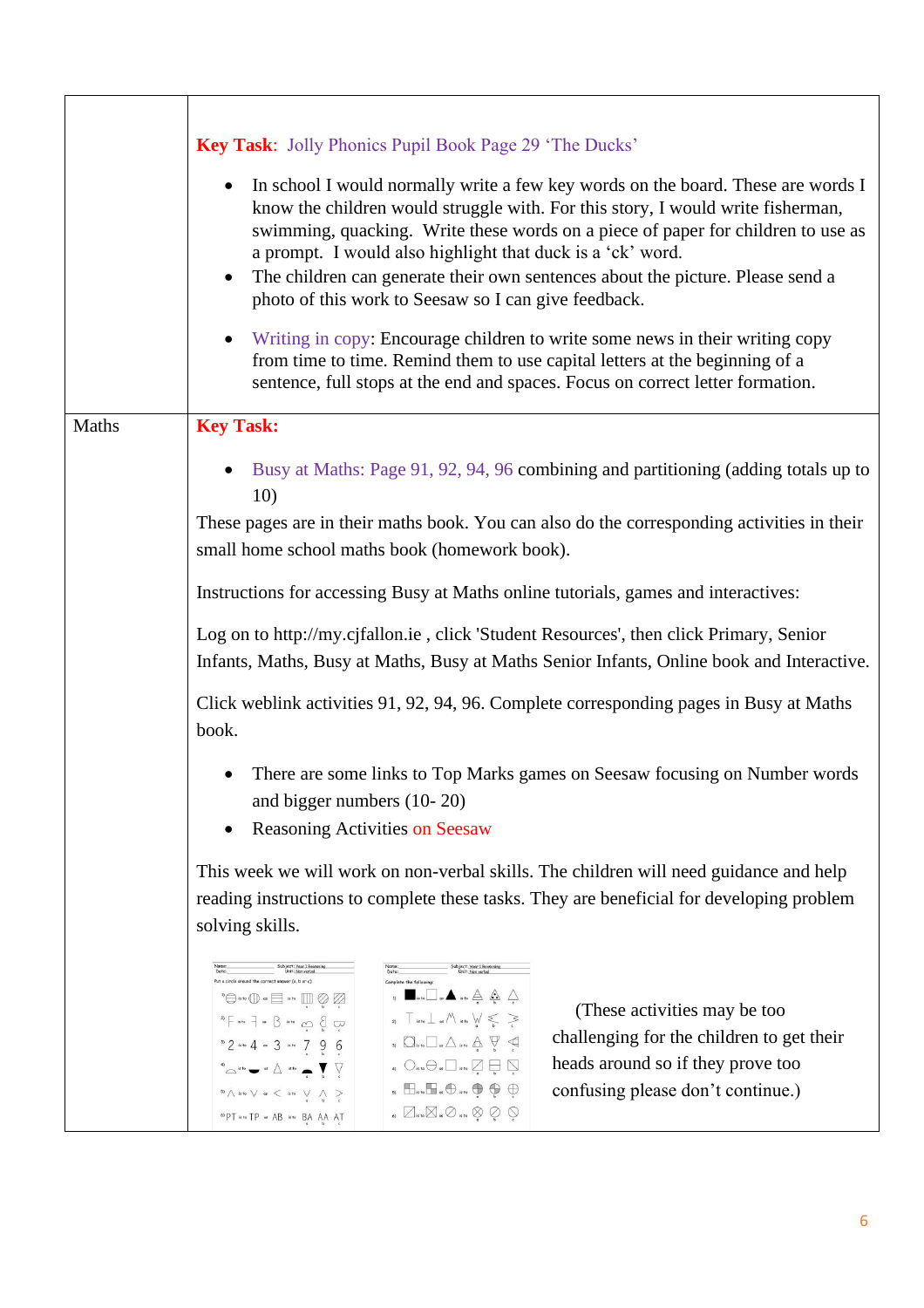Gaeilge Bua na Cainte

Look on the NJS blog for instructions on how to install this Irish programme we use in school on your computer to use at home. (I also have instructions on Seesaw). It is so worthwhile for your

child to play around on it and is a simple way to introduce your family to the Irish your child learns at school.

We are moving on to the theme Sa Bhaile (In the Home)

### **Key Task: Bua na Cainte Ceacht 1 agus 2 (Lesson 1 & 2)**

Ceacht 1

A pháistí, téigí isteach sa line ………… Children, go into the line

Páiste/ páistí ……………..child/ children

Cailín/ cailíní …………… girl/ girls

Buachaill/ buachaillí ………….boy/ boys

Suigh síos agus lig do scíth………. Sit down and rest



Counting People: Counting people in Irish is

different to counting things or just reciting numbers generally.

Song: Cúigear Fear ag Tógáil Tí (Five men building a house)

Poem: An Teach (The House)

Ceacht 2

Tá Teidí ag tógáil tí ………… Teddy is building a house

Tá sé go hálainn …….. It is lovely.

Cén dath atá \_\_\_? (ar na ballaí, ar an díon, ar an doras, ar an bhfuinneog, ar an simléar) ……. What colour is ……. On the walls, on the roof, on the door, on the window, on the roof



Bua na Cainte book Page 36